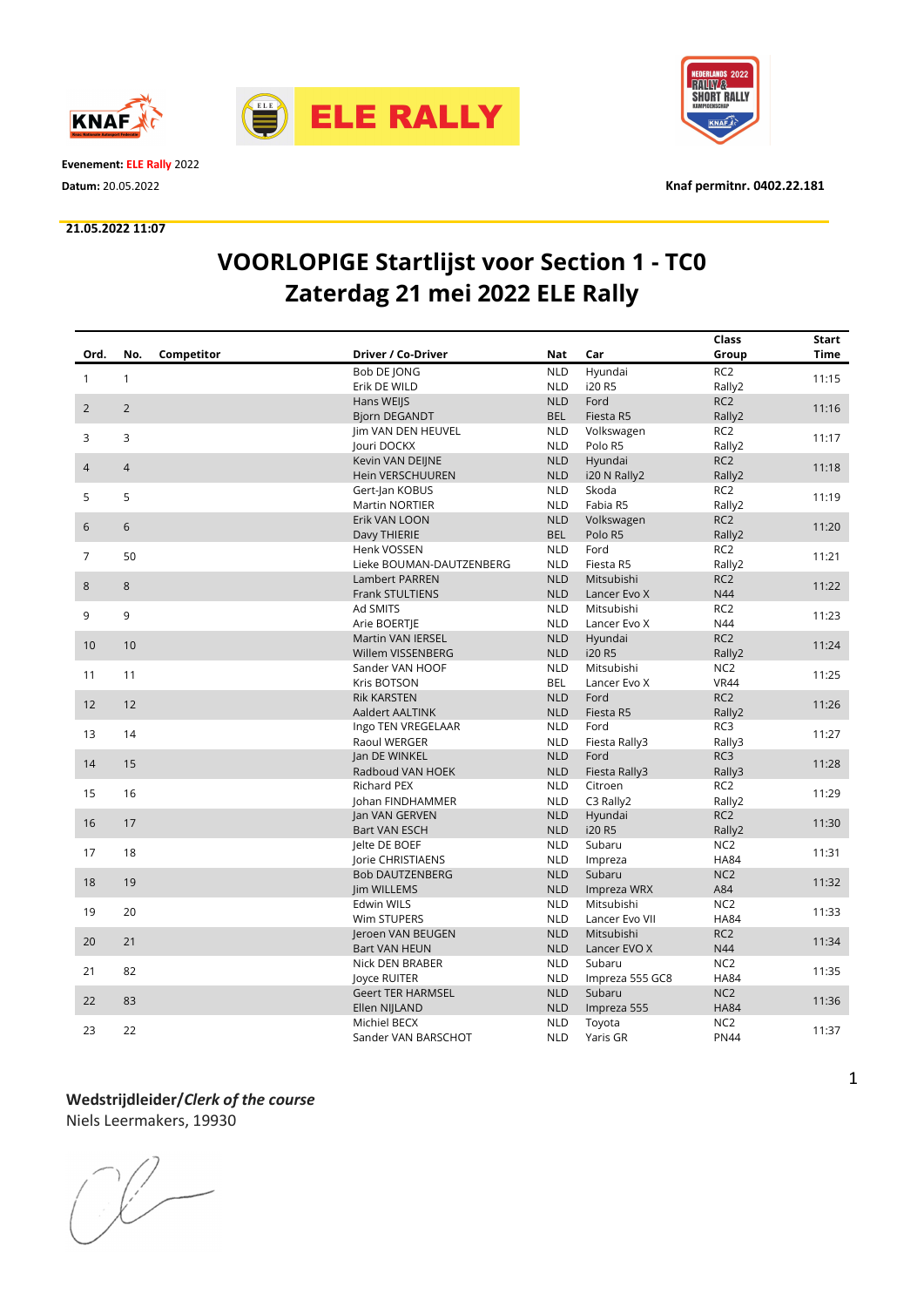



Evenement: ELE Rally 2022

#### 21.05.2022 11:07



Datum: 20.05.2022 Knaf permitnr. 0402.22.181

### VOORLOPIGE Startlijst voor Section 1 - TC0 Zaterdag 21 mei 2022 ELE Rally

|      |     |            |                             |            |                  | Class           | Start       |
|------|-----|------------|-----------------------------|------------|------------------|-----------------|-------------|
| Ord. | No. | Competitor | Driver / Co-Driver          | <b>Nat</b> | Car              | Group           | <b>Time</b> |
|      | 23  |            | <b>Yannick VRIELINK</b>     | <b>NLD</b> | Toyota           | NC <sub>2</sub> |             |
| 24   |     |            | <b>Glenn CROOIIMANS</b>     | <b>NLD</b> | Yaris GR         | <b>PN44</b>     | 11:38       |
|      |     |            | Jan ROENHORST               | <b>NLD</b> | Toyota           | NC <sub>2</sub> |             |
| 25   | 24  |            | Jorg HENDRIKSEN             | <b>NLD</b> | Yaris GR         | <b>PN44</b>     | 11:39       |
|      |     |            | <b>Niek OUDE LUTTIKHUIS</b> | <b>NLD</b> | Toyota           | NC <sub>2</sub> |             |
| 26   | 25  |            | Wilbert VAN DEN BURG        | <b>NLD</b> | Yaris GR         | <b>PN44</b>     | 11:40       |
|      |     |            | Roel VAN DER ZANDEN         | <b>NLD</b> | Toyota           | NC <sub>2</sub> |             |
| 27   | 26  |            | Gijs BOOM                   | <b>NLD</b> | Yaris GR         | <b>PN44</b>     | 11:41       |
|      |     |            | Michiel POEL                | <b>NLD</b> | Renault          | RC4             |             |
| 28   | 27  |            |                             | <b>NLD</b> | Clio R3T         | VR3C            | 11:42       |
|      |     |            | <b>Bartjan HARMSEN</b>      |            |                  |                 |             |
| 29   | 28  |            | Michael KAMPER              | <b>NLD</b> | <b>BMW</b>       | <b>NGT</b>      | 11:43       |
|      |     |            | Henk VAN DE BRUG            | <b>NLD</b> | 130i             | C <sub>9</sub>  |             |
| 30   | 29  |            | Maurice KUIJSTERMANS        | <b>NLD</b> | <b>BMW</b>       | <b>NGT</b>      | 11:44       |
|      |     |            | Kirsten ROTHMAN             | <b>NLD</b> | 130i             | C <sub>9</sub>  |             |
| 31   | 30  |            | Marc DE GROOT               | <b>NLD</b> | <b>BMW</b>       | <b>NGT</b>      | 11:45       |
|      |     |            | Mathieu DECKERS             | <b>NLD</b> | 130i             | C <sub>9</sub>  |             |
| 32   | 31  |            | Hank MELSE                  | <b>NLD</b> | <b>BMW</b>       | <b>NGT</b>      | 11:46       |
|      |     |            | Joep VAN HEUGTEN            | <b>NLD</b> | 130i             | C <sub>9</sub>  |             |
|      |     |            | Frank ROEST                 | <b>NLD</b> | Subaru           | NC <sub>2</sub> |             |
| 33   | 32  |            |                             |            | Impreza GT turbo |                 | 11:47       |
|      |     |            | Walter VAN DE VEN           | <b>NLD</b> | GC <sub>8</sub>  | <b>HA84</b>     |             |
|      |     |            | Marco GEERATZ               | <b>NLD</b> | Renault          | RC4             |             |
| 34   | 34  |            | Zion GEERATZ                | <b>NLD</b> | Clio R3          | VR3C            | 11:48       |
|      |     |            | Paul SOUMAN                 | <b>NLD</b> | Peugeot          | RC4             |             |
| 35   | 35  |            | Arjen ALONS                 | <b>NLD</b> | 208 Rally4       | Rally4          | 11:49       |
|      |     |            | Edwin ABBRING               | <b>NLD</b> | Peugeot          | RC4             |             |
| 36   | 36  |            | <b>Frank TUMMERS</b>        | <b>NLD</b> | 208 R2           | Rally4          | 11:50       |
|      |     |            | Martijn VAN HOEK            | <b>NLD</b> | Ford             | RC4             |             |
| 37   | 38  |            | Nard IPPEN                  | <b>NLD</b> |                  | Rally4          | 11:51       |
|      |     |            |                             |            | Fiesta Rally4    |                 |             |
| 38   | 37  |            | Ger ROOVERS                 | <b>NLD</b> | Opel             | RC4             | 11:52       |
|      |     |            | Sander VAN EEKELEN          | <b>NLD</b> | Adam R2          | Rally4          |             |
| 39   | 40  |            | Michael SMULDERS            | <b>NLD</b> | Nissan           | <b>NGT</b>      | 11:53       |
|      |     |            | Tom VAN DEN BRAND           | <b>NLD</b> | 350Z             | C8              |             |
| 40   | 81  |            | Niels VAN DE WARRENBURG     | <b>NLD</b> | <b>BMW</b>       | <b>NGT</b>      | 11:54       |
|      |     |            | Matty VAN GASTEL            | <b>NLD</b> | 325 E36          | <b>HA82</b>     |             |
| 41   | 42  |            | <b>Benoit VERLINDE</b>      | <b>BEL</b> | Renault          | RC5             | 11:55       |
|      |     |            | Anton DUPAN                 | <b>BEL</b> | Clio Rally5      | Rally5          |             |
|      | 43  |            | Vitalii ANTONOV             | <b>NLD</b> | Renault          | RC5             |             |
| 42   |     |            | Christiaan VAN DER RIJSEN   | <b>NLD</b> | Clio Rally5      | Rally5          | 11:56       |
|      |     |            | Jeroen KLEIN KROMHOF        | <b>NLD</b> | Renault          | RC5             |             |
| 43   | 45  |            | Marcel HANSTEDE             | <b>NLD</b> | Clio Rally5      | Rally5          | 11:57       |
|      |     |            | Ben VAN DE LAAR             | <b>NLD</b> | Renault          | RC5             |             |
| 44   | 46  |            | <b>Marlon KRIEGER</b>       | <b>NLD</b> | Clio Rally5      | Rally5          | 11:58       |
|      |     |            | Ronald VAN LOON             | <b>NLD</b> | Renault          | RC5             |             |
| 45   | 47  |            | Saskia BLEIJENBERG          | <b>NLD</b> | Clio Rally5      | Rally5          | 11:59       |
|      |     |            | <b>Esmee DEN HARTIGH</b>    | <b>NLD</b> | Renault          | RC5             |             |
| 46   | 48  |            |                             |            |                  |                 | 12:00       |
|      |     |            | loel EBBERS                 | <b>NLD</b> | Clio Rally5      | Rally5          |             |
| 47   | 49  |            | Anja VAN LOON               | <b>NLD</b> | Renault          | RC5             | 12:01       |
|      |     |            | Lisette BAKKER              | <b>NLD</b> | Clio Rally5      | Rally5          |             |

### Wedstrijdleider/Clerk of the course

Niels Leermakers, 19930

 $\begin{picture}(220,20) \put(0,0){\line(1,0){10}} \put(15,0){\line(1,0){10}} \put(15,0){\line(1,0){10}} \put(15,0){\line(1,0){10}} \put(15,0){\line(1,0){10}} \put(15,0){\line(1,0){10}} \put(15,0){\line(1,0){10}} \put(15,0){\line(1,0){10}} \put(15,0){\line(1,0){10}} \put(15,0){\line(1,0){10}} \put(15,0){\line(1,0){10}} \put(15,0){\line($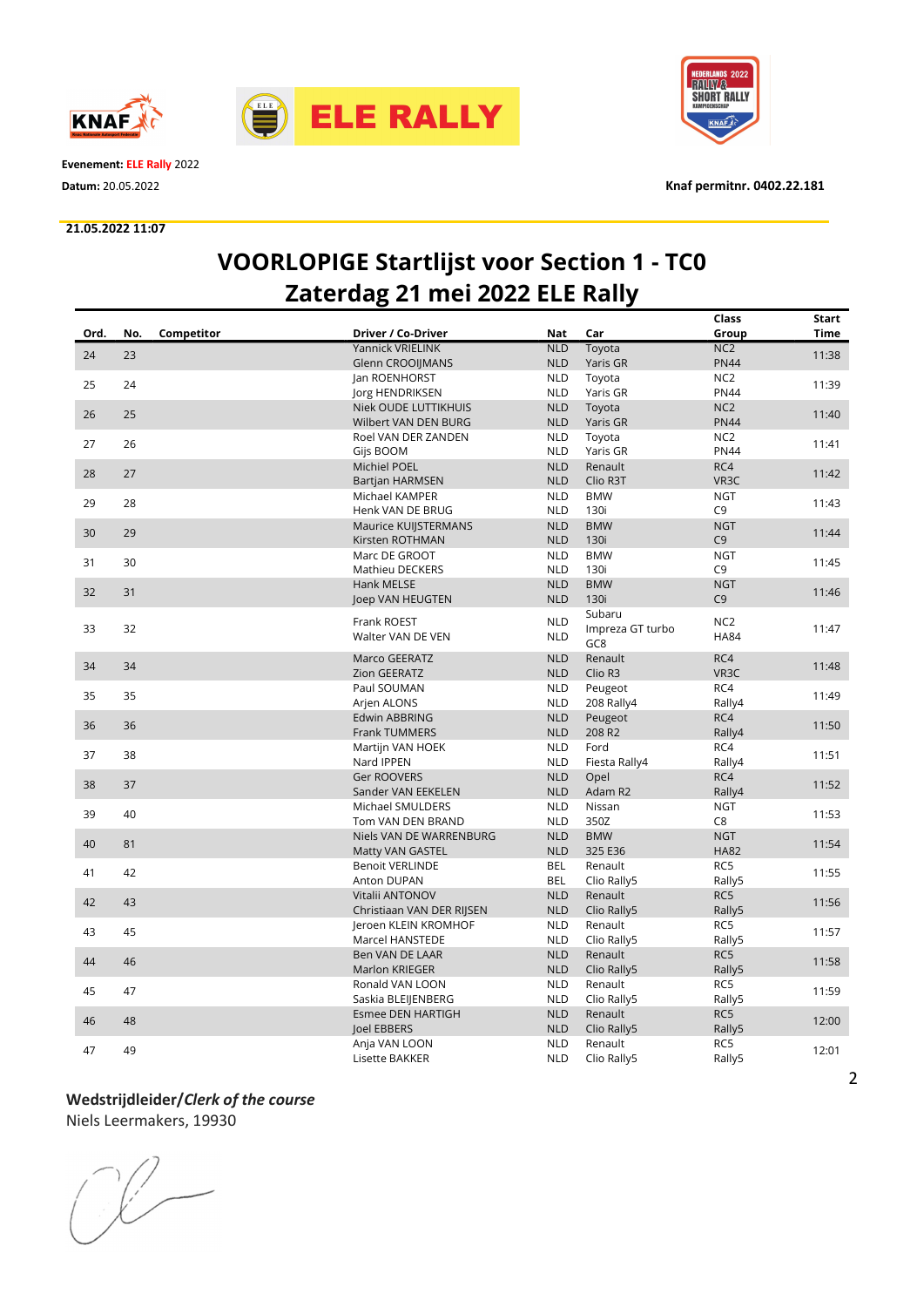



Evenement: ELE Rally 2022

#### 21.05.2022 11:07



Datum: 20.05.2022 Knaf permitnr. 0402.22.181

### VOORLOPIGE Startlijst voor Section 1 - TC0 Zaterdag 21 mei 2022 ELE Rally

|      |     |            |                           |            |                     | Class           | Start       |
|------|-----|------------|---------------------------|------------|---------------------|-----------------|-------------|
| Ord. | No. | Competitor | Driver / Co-Driver        | Nat        | Car                 | Group           | <b>Time</b> |
|      |     |            | <b>Mark BIERBOOMS</b>     | <b>NLD</b> | Renault             | RC5             |             |
| 48   | 51  |            | <b>Frank BIERBOOMS</b>    | <b>NLD</b> | Clio Rally5         | Rally5          | 12:02       |
|      |     |            | Bart OSSENBLOK            | <b>NLD</b> | Opel                | <b>NGT</b>      |             |
| 49   | 52  |            | Kevin VAN SUNDERT         | <b>NLD</b> | Manta               | <b>S20</b>      | 12:03       |
|      |     |            | Steven VAN DER MEE        | <b>NLD</b> | Opel                | NC3             |             |
| 50   | 53  |            | Fleur VAN DER MEE         | <b>NLD</b> | Astra GSI 16V       | HA7             | 12:04       |
|      |     |            | Marius REEDER             | <b>NLD</b> | <b>BMW</b>          | <b>NGT</b>      |             |
| 51   | 54  |            | Remco LUKSEMBURG          | <b>NLD</b> | E30-325i            | <b>HA82</b>     | 12:05       |
|      |     |            | Ruud MIDDEL               | <b>NLD</b> | Fiat                | NC4             |             |
| 52   | 55  |            | <b>Bart STAX</b>          | <b>NLD</b> | Grande Punto 1.9 8v | VR3D            | 12:06       |
|      |     |            | Alwin DE BOER             | <b>NLD</b> | Opel                | NC <sub>3</sub> |             |
| 53   | 56  |            | Martijn EBBEN             | <b>NLD</b> | Astra-F GSI         | HA7             | 12:07       |
|      |     |            | Xavier SCHENE             | <b>BEL</b> | Ford                | NC4             |             |
| 54   | 57  |            | Thierry LEFIN             | <b>BEL</b> | Fiesta ST 150       | N <sub>3</sub>  | 12:08       |
|      |     |            | Lucas HELIN               | <b>SWE</b> | Opel                | <b>NGT</b>      |             |
| 55   | 58  |            | Annie SEEL                | <b>SWE</b> | Astra Bertone       | <b>S20</b>      | 12:09       |
|      |     |            | Hans MELIO                | <b>NLD</b> | Ford                | NC <sub>3</sub> |             |
| 56   | 59  |            | Jeroen WILLEMS            | <b>NLD</b> | Focus               | HA7             | 12:10       |
|      |     |            | John VAN DE VEN           | <b>NLD</b> | Ford                | NC4             |             |
| 57   | 60  |            | Jos HUBERS                | <b>NLD</b> | Escort RS2000       | HN3             | 12:11       |
|      |     |            | Pepijn TEN BROEKE         | <b>NLD</b> | Peugeot             | NC <sub>3</sub> |             |
| 58   | 61  |            | <b>Quinten TEN BROEKE</b> | <b>NLD</b> | 206 RC 180 GTI      | HA7             | 12:12       |
|      |     |            | <b>Bas TIEMENS</b>        | <b>NLD</b> | Peugeot             | NC4             |             |
| 59   | 80  |            | Rene BRIL                 | <b>NLD</b> | 206                 | HN3             | 12:13       |
|      |     |            | Arjan WEBBINK             | <b>NLD</b> | Peugeot             | NC4             |             |
| 60   | 63  |            | Roderick BOUWER           | <b>NLD</b> | 206 Rally Cup       | C10             | 12:14       |
|      |     |            | Rudy SCHENKEVELD          | <b>NLD</b> | Peugeot             | NC4             |             |
| 61   | 64  |            | Joost SCHENKEVELD         | <b>NLD</b> | 206 Rally Cup       | C10             | 12:15       |
|      |     |            | Dylan TEIWES              | <b>NLD</b> | Peugeot             | NC4             |             |
| 62   | 65  |            | Johan TEIWES              | <b>NLD</b> | 206 Rally Cup       | C10             | 12:16       |
|      |     |            | Peter VAN TEUNENBROEK     | <b>NLD</b> | Peugeot             | NC4             |             |
| 63   | 66  |            | Vincent MULLER            | <b>NLD</b> | 206 Rally Cup       | C10             | 12:17       |
|      |     |            | Jurgen SPRONG             | <b>NLD</b> | Peugeot             | NC4             |             |
| 64   | 67  |            | <b>Bob POTKAMP</b>        | <b>NLD</b> | 206 Rally Cup       | C10             | 12:18       |
|      |     |            | Joery VAN SCHOOT          | <b>NLD</b> | Peugeot             | NC4             |             |
| 65   | 68  |            | Carro HUNTINK             | <b>NLD</b> | 206 Rally Cup       | C10             | 12:19       |
|      |     |            | <b>Calvin TEIWES</b>      | <b>NLD</b> | Peugeot             | NC4             |             |
| 66   | 69  |            | Danique LUBBINGE          | <b>NLD</b> | 206 Rally Cup       | C10             | 12:20       |
|      |     |            | Jurgen VAN HOOIJDONK      | <b>NLD</b> | Peugeot             | NC4             |             |
| 67   | 70  |            | Ashley DE BOER            | <b>NLD</b> | 206 Rally Cup       | C10             | 12:21       |
|      |     |            | Niels ROOZEBOOM           | <b>NLD</b> | Peugeot             | NC4             |             |
| 68   | 72  |            | Chris ROOZEBOOM           | <b>NLD</b> | 206 Rally Cup       | C10             | 12:22       |
|      |     |            | Bart VAN HARSELAAR        | <b>NLD</b> | Peugeot             | NC4             |             |
| 69   | 73  |            | Jeroen ENGELS             | <b>NLD</b> | 206 Rally Cup       | C10             | 12:23       |
|      |     |            | Stefan BROUWER            | <b>NLD</b> | Peugeot             | NC4             |             |
| 70   | 74  |            | <b>Bram KELDER</b>        | <b>NLD</b> | 206 Rally cup       | C10             | 12:24       |
|      |     |            | Paul VAN DER SPEK         | <b>NLD</b> | Peugeot             | NC4             |             |
| 71   | 75  |            | <b>Bram KASTELIJNS</b>    | <b>NLD</b> | 206 Rally Cup       | C10             | 12:25       |
|      |     |            |                           |            |                     |                 |             |

## Wedstrijdleider/Clerk of the course

Niels Leermakers, 19930

 $\begin{picture}(220,20) \put(0,0){\line(1,0){10}} \put(15,0){\line(1,0){10}} \put(15,0){\line(1,0){10}} \put(15,0){\line(1,0){10}} \put(15,0){\line(1,0){10}} \put(15,0){\line(1,0){10}} \put(15,0){\line(1,0){10}} \put(15,0){\line(1,0){10}} \put(15,0){\line(1,0){10}} \put(15,0){\line(1,0){10}} \put(15,0){\line(1,0){10}} \put(15,0){\line($